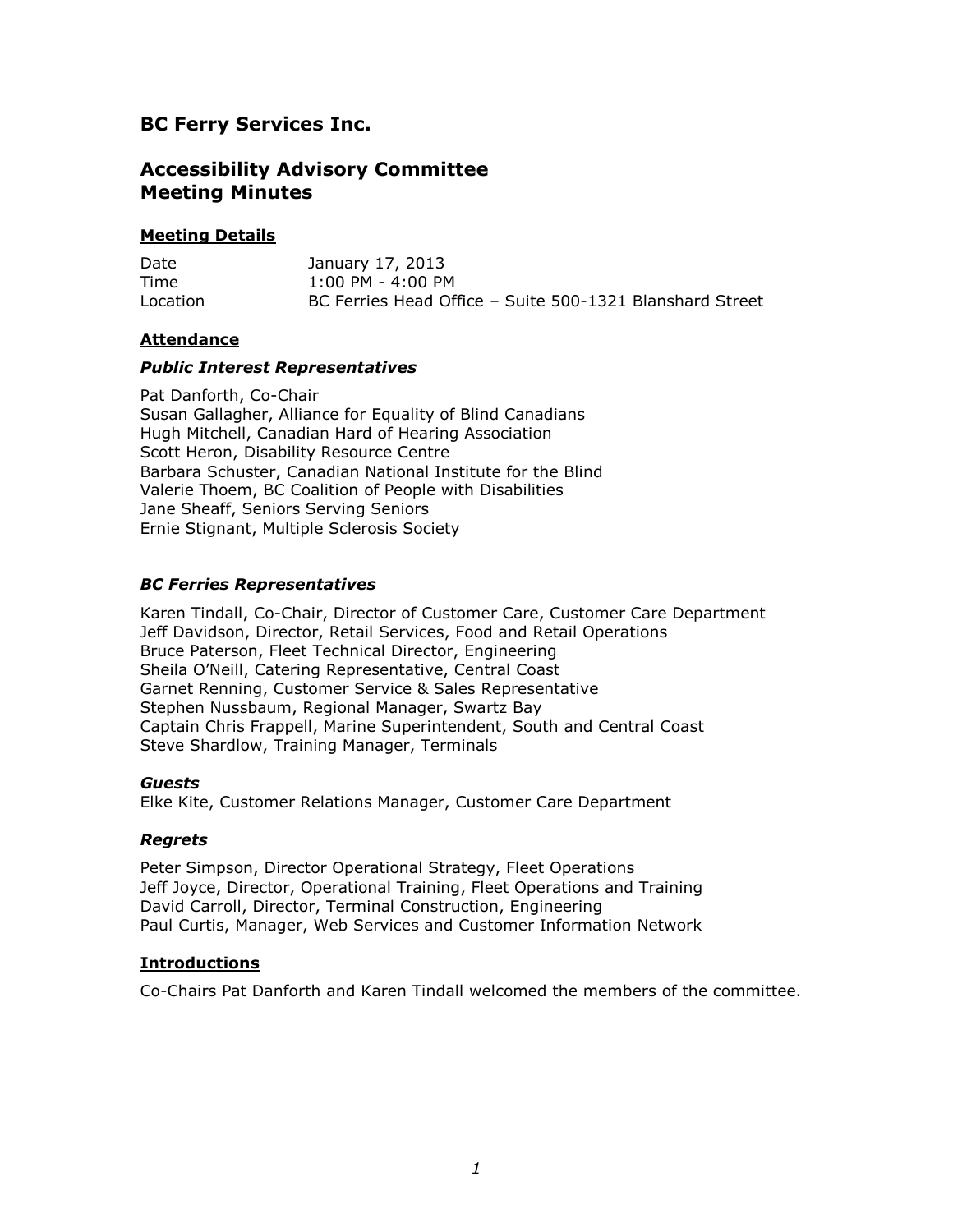## **Review of minutes – February 9, 2012**

### **Matters Arising**

It was pointed out that under Loading Practices and under "ACTION" items in last meetings minutes, it should have been noted that loading procedures at Swartz Bay, Tsawwassen and Departure Bay terminals would be reviewed and reported on at the next meeting.

## **Matters Arising from Action Items**

### *Staxi*

Stephen Nussbaum advised the committee that the Staxi Dane Mover has been at Horseshoe Bay terminal for 6 months now and has received positive reviews from terminal staff. The Dane Mover was tested at Departure Bay and a new Dane Mover will be arriving there within a week. The unit will be sent to Duke Point and Swartz Bay for testing as well. S. Nussbaum told the committee that the units were expensive and that testing is necessary to confirm that the benefit outweigh the cost.

Karen Tindall advised the committee that wheelchair reservations, made through the Call Centre, were receiving positive feedback from customers. K. Tindall asked Jane Sheaff if seniors were aware of this service and if there was a better way to get the "word" out.

### **Standing Items**

### *Loading Practices*

Valerie Thoem commented that the accessibility loading practices at Departure Bay terminal has improved since last meeting, specifically with the use of wand lighting.

Jane Sheaff put forth the question, how do individuals with accessibility needs identify themselves at the terminal?

Stephen Nussbaum replied that customers should tell the ticket agent they require special loading near an elevator. Customers then may be asked to put their car flashers on, and may also be handed a card to display on their dash to help loading officers indentify these customers during the loading process.

Stephen Nussbaum asked the committee members for further feedback on any disability issues at the terminals. S. Nussbaum then suggested that he could be contacted via email to address any questions or concerns.

# *Induction Loop Technology*

Karen Tindall advised the committee that the Vessel Refit Group, under John Dorman, is looking at meeting with companies who are currently using the induction loop technology. The plan going forward would be to look at implementing an Induction Loop Pilot project during the refit of the Spirit of British Columbia in 2015. K. Tindall also advised the committee that terminal implementation of the technology, specifically at ticket booths was still being looked at. A potential pilot project is currently being considered. Discussion ensued.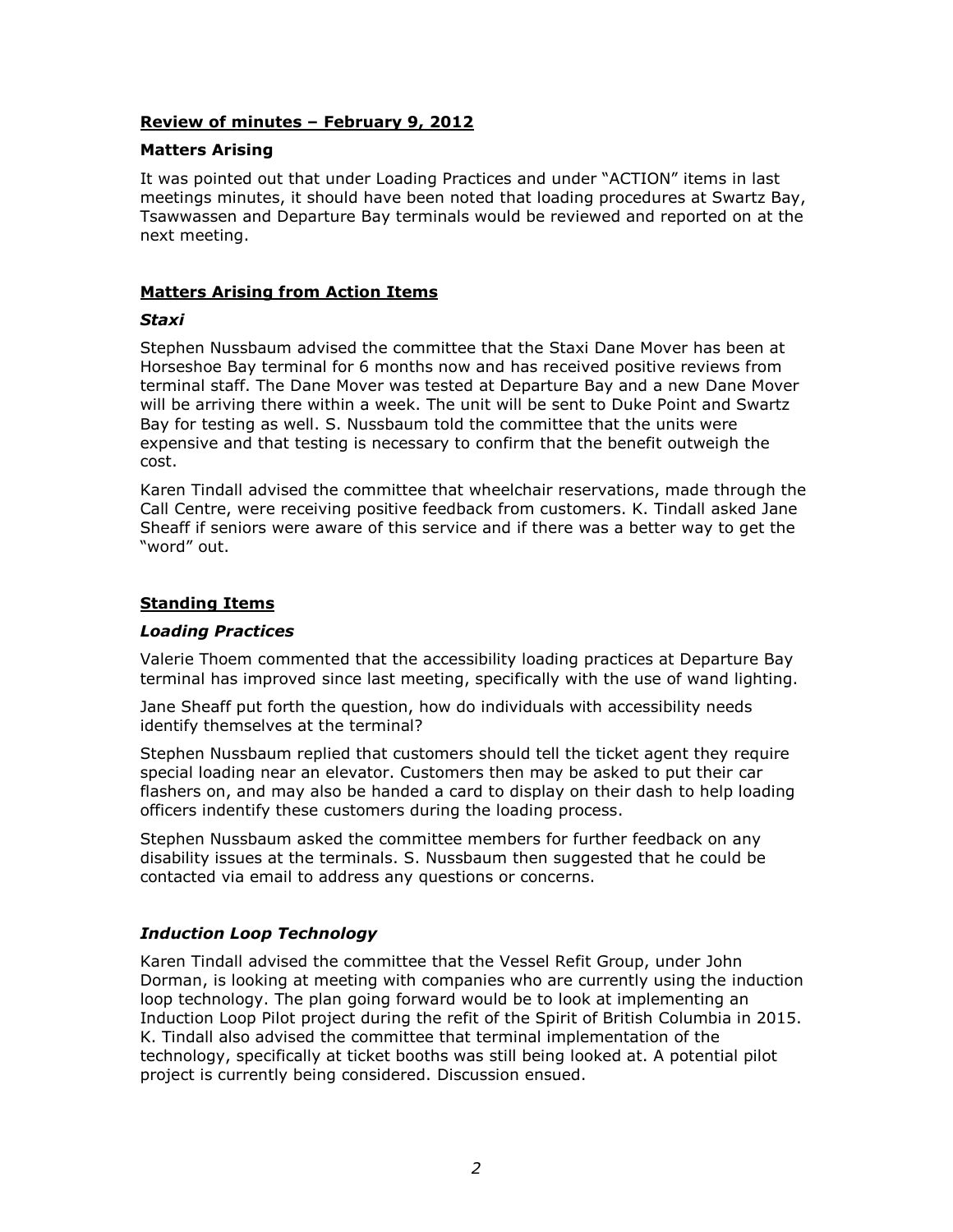ACTION: K. Tindall or Paul Curtis will continue to update the committee on the progress of this project.

# **Vessel Developments**

Bruce Paterson called via conference call to update the committee about two vessel replacement projects that are coming up, the Queen of Burnaby and the Queen of Nanaimo in 2016 and 2017. He also provided an update about the Cable Ferry project targeted for the Buckley Bay-Denman Island route.

# *Retirement of the Queen of Burnaby and Queen of Nanaimo 2016/17*

BC Ferries was hoping for an agreement from the provincial government to build two identical large ships to replace these retiring vessels. B. Paterson advised that this does not seem to be the agreement that will take place, and that three smaller identical ships will most likely be built instead. Bruce advised that each of the three ships will most likely have one overhead passenger lounge and an open vehicle deck similar to that of the MV Skeena Queen. Each ship will be equipped with two elevators, an LSA slide for emergency evacuation and a light galley for food service and retail space.

Bruce then asked the committee for any further suggestions about the accessibility of the vessels prior to their construction.

Pat Danforth suggested that all comments and issues previously brought forth by the committee on tours of vessels should be incorporated into these new ships. Pat specifically referred to way-finding signage, wheelchair accessibility and Induction Loop Technology. Pat also mentioned that having 3 vessels all being built almost identical to one another is helpful to individuals traveling with a disability and mobility issues.

# *Cable Ferry Update*

B. Paterson advised that the cable ferry will be a simple build, similar to a barge. It will have 2 unisex bathrooms, no stairs, and one lounge for passenger seating. Two new berths at each terminal will be constructed in order to accommodate the new ferry. This will involve an expansion of the passenger pick up and drop off area for buses at Buckley Bay terminal. Trial runs are expected to take place in the summer of 2014, with the full service anticipated to commence in October of 2014.

# *Spirit Class – Mid-Life Upgrade*

Jeff Davidson provided updates about these mid-life upgrades. These vessels are now 22 years old. A mid-life upgrade usually takes place halfway through the expected 40 year life span of a vessel. The mid-life Spirit Class vessel upgrades will be their largest upgrade. The goal during the refit process is to keep these vessels as safe as possible, and as comfortable as possible, but not at a "cruise ship" standard.

J. Davidson advised that the passenger areas will change in design standard, with a focus on refreshing – not replacing the design. J. Davidson brought in several carpet samples to the meeting for the committee to provide input on color and pattern styles. Several members provided feedback about how color contrasts and floor patterns were helpful when leaving and entering different areas on the ship. Susan Gallagher said that the carpets are good on the Spirit Class vessels for this, however it is harder to differentiate carpet and floor colors on the Coastal Class vessels. J. Davidson confirmed that color contrasts for transition areas are being considered with accessibility concerns in mind.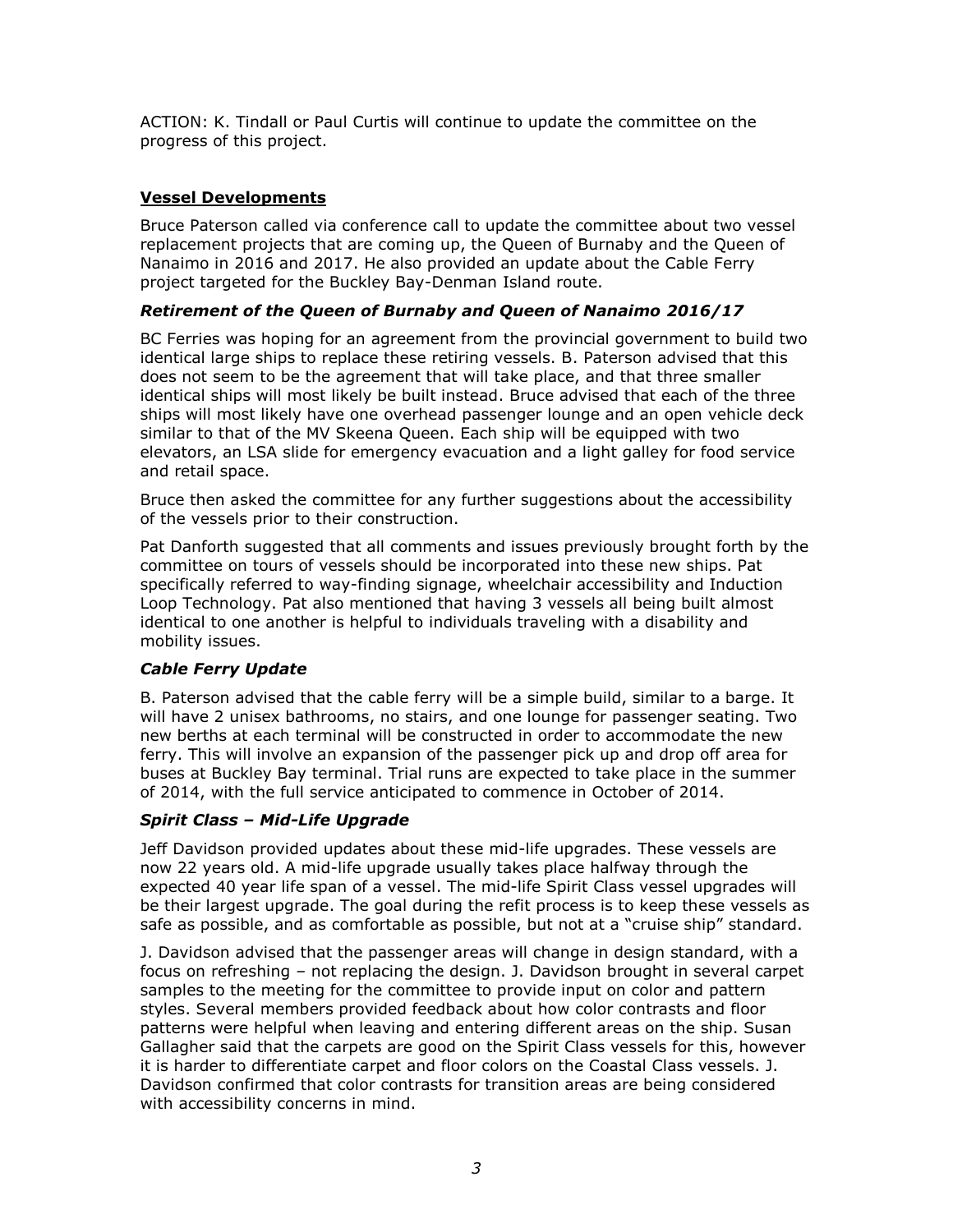The vessels upgrades will mirror each other. The upgrades will include modernization to life saving equipment through the wider use of visual aids and audio. There will also be the consideration of an integrated communication system including wireless internet and televisions. Further discussion ensued.

ACTION: Bruce Paterson/Jeff Davidson to continue to provide updates to the members of the committee regarding the status of this project.

# **Terminal Developments**

# *Westview Powell River/ Little River Comox Terminal Upgrades*

Karen Tindall provided an update on behalf of David Carroll. K. Tindall advised that upgrades to both Westview and Little River Terminals will take place from January  $14<sup>th</sup>$  – March 10<sup>th</sup>, 2014. The shut-down will be for approximately 8 weeks. Little River terminal will remain closed until February  $8<sup>th</sup>$ . The service options planned during this shut-down will be:

- Scheduled sailings between Departure Bay and Saltery Bay and Saltery Bay and Little River
- Water taxi service for foot passengers between Texada Island and Powell River
- Scheduled vehicle/passenger sailings will be offered between Texada Island and Saltery Bay
- Shuttle service will be provided to terminals for foot passengers traveling between Departure Bay Nanaimo and Little River Comox, as well as from Saltery Bay, Powell River to Westview Powell River.

Public consultation open houses regarding the terminal upgrades will be held in February 2013. BC Ferries will provide customers with extensive notification as to when the change to service will take place.

# *Alert Bay*

K. Tindall advised work at Alert Bay will commence April 28, 2013 with the ramp replacement project and will include a separated walkway.

# **Other Business**

### *Review of Shipley Letter*

K. Tindall sent a copy of the letter for committee members to review prior to the meeting. Members, Ernie Stignant and Valerie Thoem provided feedback about the letter. The committee agreed that better employee training for dealing with customers who have accessibility issues could be implemented into employee training. Customer service seemed to lack in the situation that occurred and the customer complaint could have possibly been prevented if staff had provided better communication at the time. No changes to BC Ferries' wheelchair accessibility policy or online communication was recommended.